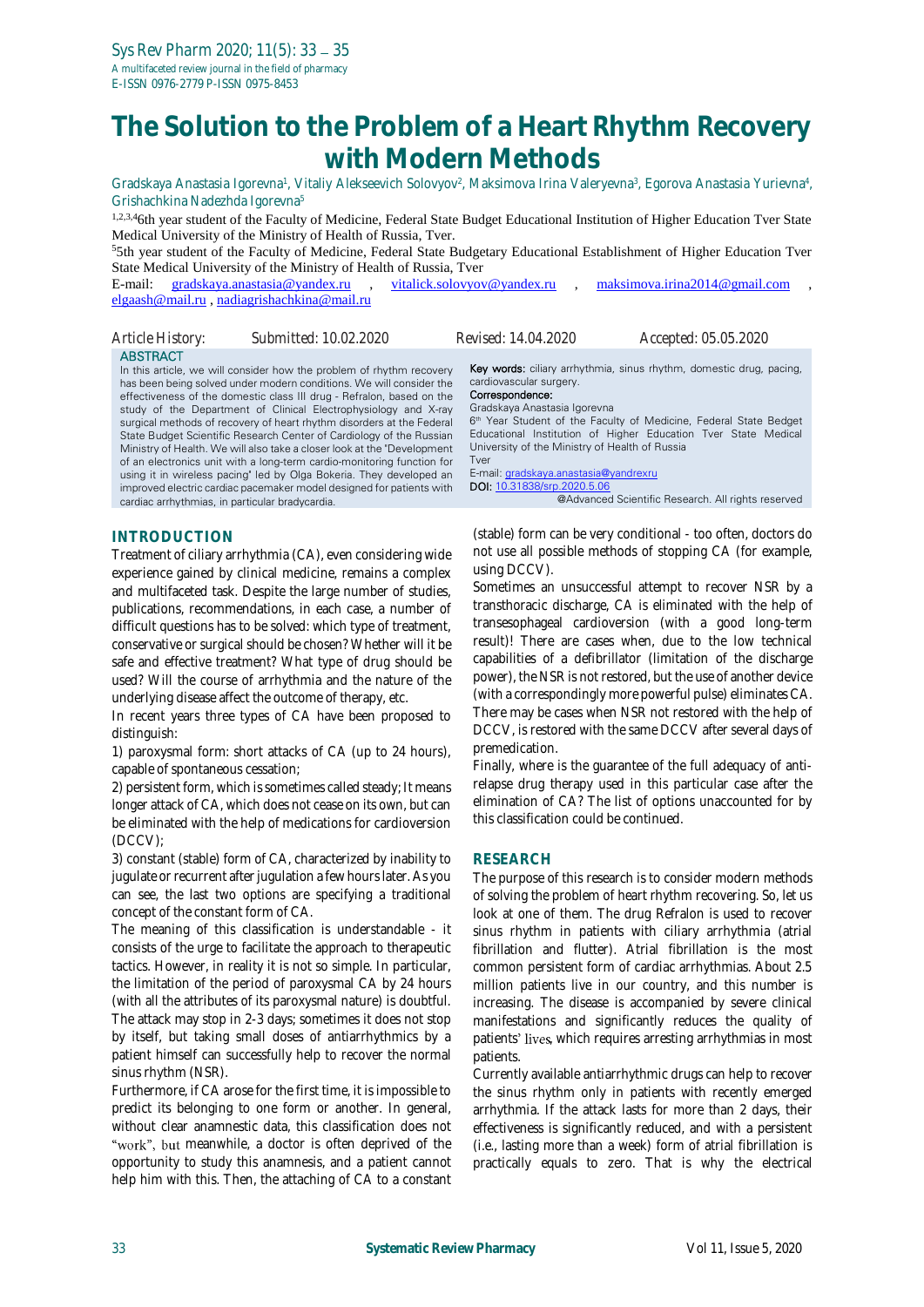cardioversion was the only way to recover sinus rhythm in patients with prolonged arrhythmia in the past.

According to the results of the study, the effectiveness of the drug in recovering sinus rhythm with persistent atrial fibrillation reaches 90% and is not inferior to electric cardioversion. The advantages of Refralon are that rhythm restoration does not require anesthesia and there is no risk of electrical cardiac injury (during electropulse therapy, the prevalence of complications due to anesthesia and electrical cardiac injury can reach 10%).

A new antiarrhythmic drug is produced by the Experimental Production of Biomedical Preparations of the Federal State Budgetary Institution Scientific Research Center for Cardiology of the Russian Ministry of Health. Refralon is included in the State Register of Medicines and can be used to recover the sinus rhythm of patients hospitalized at the Federal State Budget Scientific Research Center for Cardiology of the Russian Ministry of Health, as well as other cardiology hospitals.

One more modern method that we will analyze is "Development of an electronics unit with a function of longterm cardio-monitoring for the use in wireless cardiac pacing" under the supervision of Olga Bokeria. They managed to develop an improved model of a pacemaker designed for patients with cardiac arrhythmias, in particular, bradycardia. The apparatus for treating children and adults will be able to perform long-term cardio-monitoring, detect latent arrhythmias, increase the time between planned replacements of the device by half, up to 15 years, and will be cheaper than imported analogues.

The project is a member of the largest accelerator Generations from RVC in Russia and Eastern Europe.

The invention is based on a device made of a biocompatible titanium material with a size of 22 \* 12 mm and a weight of up to 11 g. Unlike the endocardial pacemakers used in modern medicine, the device is not mounted inside the heart, but on the outer surface of the left ventricle. Thanks to this fixation of the device, the patient has a reduced risk of thromboembolic complications, as well as improved heart condition, minimized manifestations of heart failure, if it was at the time of implantation.

The device can be used to treat children. Due to the stimulation of the left ventricle, the epicardial pacemaker does not cause heart failure, which pacemakers performing right ventricular stimulation sooner or later trigger. Children have to walk with a stimulant all their lives, so the risk of developing heart failure increases. In addition, it was impossible to implant an endocardial pacemaker for children with a vessel diameter of less than 7-8 mm, since the diameter of the stimulator and delivery device was at least 5-6 mm. A pacemaker developed by the project team can be inserted through a small incision of 3-3.5 cm in the intercostal space or by thoracoscopy to a child of any age and weight.

There are no analogues of a wireless epicardial pacemaker yet. Endocardial, fixed in the right ventricle of the heart, wireless pacemakers are used in the world. Such pacemakers do not exclude the possibility of blood clots, infection, trauma to intracardiac structures, displacement of the stimulator into the lumen of the pulmonary artery with its full or partial blockage, and even rupture of the heart wall. Now, in the field of implantable devices there is a tendency to refuse wires, increase battery life, provide the most physiological stimulation of the heart without contact with blood.

There is a need for such devices in the global market. Electrode problems provoke an average of 20% of all repeated implantations, and also cause complications in patients such as vascular thrombosis, electrode infection, tricuspid valve dysfunction, heart failure, and an electrode entering the pericardial bag with the development of dangerous bleeding (cardiac tamponade). Thus, the problems of existing pacemaker technologies lead to additional costs in this area. Despite the annual increase in the number of implanted pacemakers by 800-900 units, there is at least a 60% shortage of pacemakers in Russia, which indicates unsatisfactory supply of demand for implantable pacemakers of domestic production.

"The price of an imported pacemaker analogue is several times higher than the cost of domestic development, while imported pacemakers are implanted much less than domestic ones. This situation allows us to conclude that increasing the production of domestic models and introducing improved technologies is an urgent market requirement,"said Olga Bokeria, project manager.

Based on the results of the GenerationS acceleration program, the project team received a grant from the Innovation Support Fund in the amount of 2 million rubles under the Start program. The developers plan to use the grant to carry out R&D to finalize the pacemaker.

"Participation in the accelerator has played a big role in the development of the project and the company as a whole. As a part of the acceleration program, lectures, seminars, and master classes were held with the participation of speakers and mentors representing various areas of the business and the medical community. In addition, we were given a unique opportunity to meet with potential investors and customers, to establish contacts with new partners," said Olga Bokeria. Now the project partners in Russia are the Scientific Center for Cardiovascular Surgery, the National Research University MIET and the implantable medical device supplier in Russia, IMPLANTA CJSC.

## **CONCLUSION**

In recent years, it has been revealed that a violation of adequate atrial-ventricular synchronization and a violation of adequate interventricular synchronization are negative factors affecting the long-term results of a permanent CSD. Their main disadvantage is an increase in the chronic threshold of stimulation. The use of electrodes with a steroid coating in recent years has allowed to solve this problem.

The choice of indications for implantation of ECS requires a thorough analysis of cardiac arrhythmias and the clinical picture of the underlying disease in each individual patient. The goals of a constant ECS of patients hearts with arrhythmia are not only the preservation of the patient's life, but also the prevention of sudden cardiac death, the increase in life expectancy, the prevention of heart failure, thromboembolic complications, the treatment and prevention of LDCs, as well as the increase in working capacity and the quality of life of the patient.